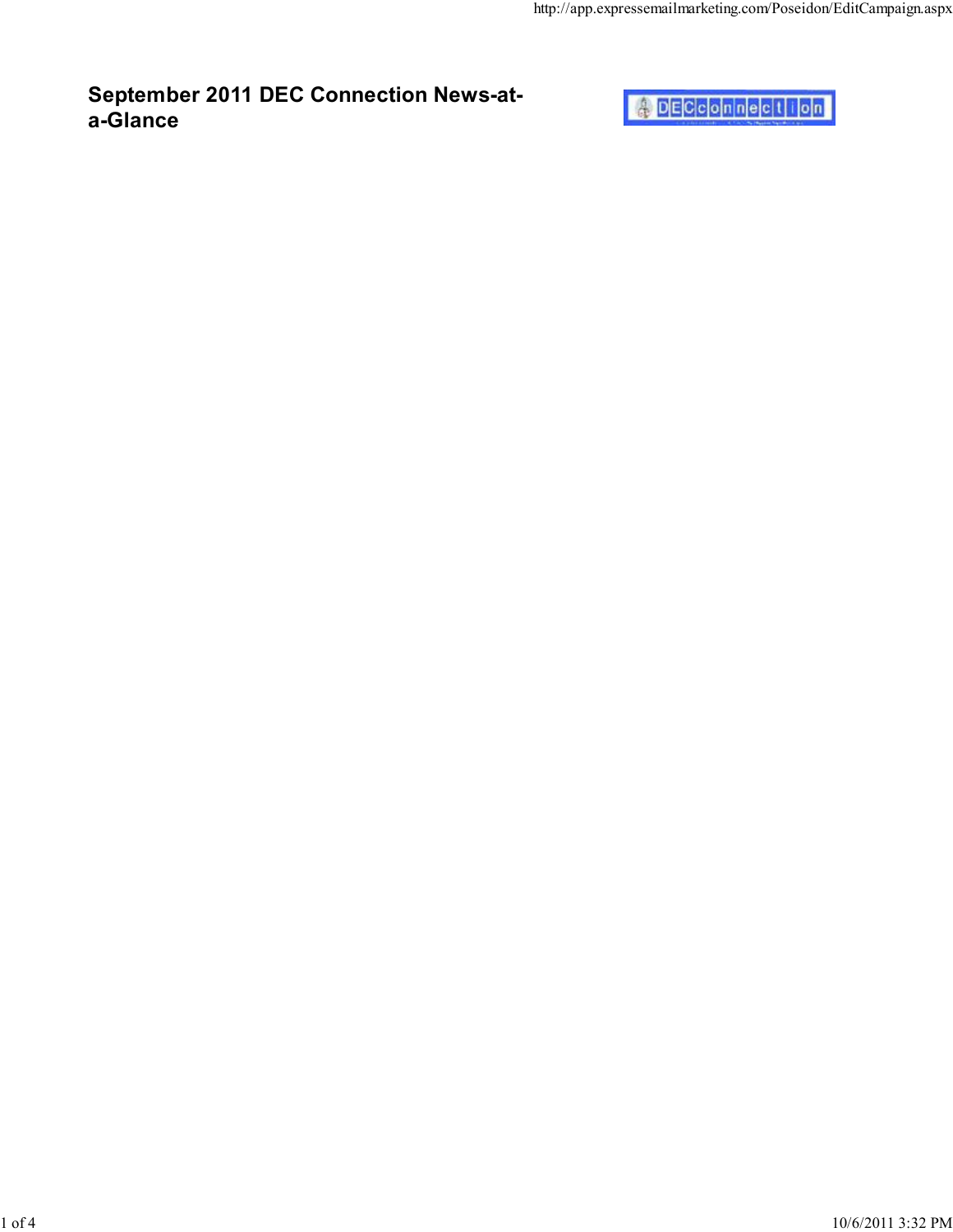We are pleased to announce the final agenda for Ken Olsen Tribute Day in Maynard, Saturday, October 22, 2011, featuring the premiere showing of the PBS documentary Digital Man/Digital World and our Social Reception.

We've invited Ken's family and the press - we ask that you come and show your support! TICKETS are AVAILABLE NOW.

2 PM and 3 PM - 20-30 minute walking Tours of Clock Tower Place (the Mill) - meet beforehand in Cafeteria at Registration.

2-4 PM: Maynard Historical Society - Exhibits of Ken's Memorabilia, in collaboration with Gordon College.

4 PM: Preview showing of the PBS Special on Ken Olsen, Digital Man / Digital World, courtesy of Gordon College, in Clock Tower Auditorium. A Special Panel Discussion after the documentary will include the producer of the film.

Note: Please arrive before 3:45 PM - Auditorium has limited seating. Reception ticketholders receive priority for auditorium seating.

5:30-7:30 PM: DEC Connection Social Reception with hors d'oeuvres, soft beverages and cash bar. Open to all ticketholders; you need not be a DECconnection member to join us.

Also:

At the Registration Desk, you can also contribute a story or memory of Ken in our Memory Book, for our website.

We thank our corporate sponsor, Legacy Financial Advisors for their support, and we thank our partners Clock Tower Place, the Town of Maynard, and the Maynard Historical Society for their collaboration.

Here is the link to additional details on our website Events page.

## DEC Connection Member NewsBytes: send yours to

webmaster@decconnection.org.

- Ted Sares writes: I live with my wife Holly in the White Mountains of northern New Hampshire where I write, play golf, and am active in local politics. I am working on my fourth book due out in November 2011. tedsares@roadrunner.com
- From Kate Whalen: Greetings to all of my old DEC Media Comunications friends! I'm currently semi-retired,



Ken Olsen Tribute Day - Sat Oct 22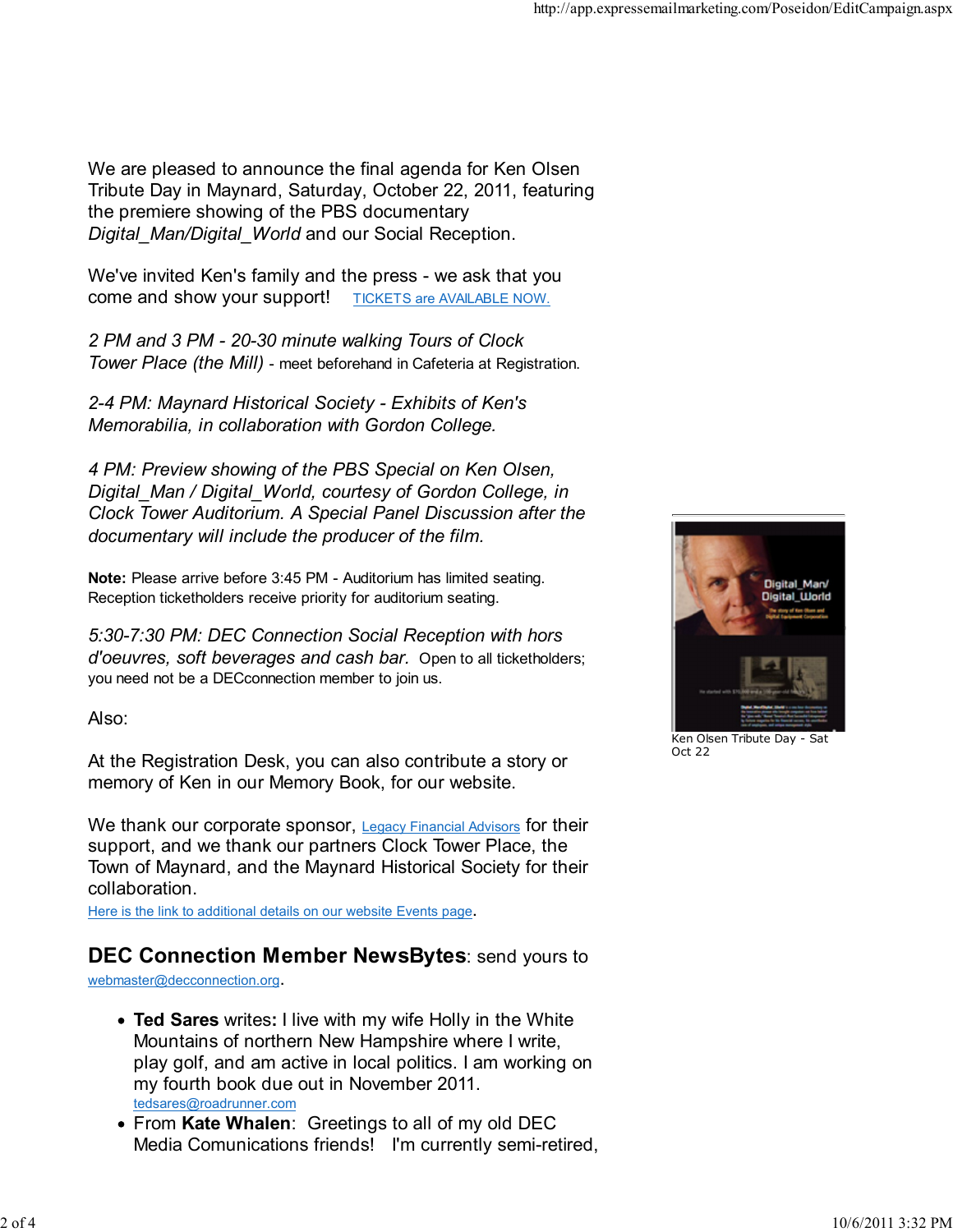doing marketing and comms consulting work for HP - AND, I own, breed and show champion alpacas! Warmest regards, Kate Stanton Whalen katewhalen52@msn.com

• Mary Fox writes: I recently retired from my second career in Healthcare IT at Sentara Healthcare in Norfolk, VA. Now enjoying golf and travel. golfingmary@gmail.com

------------------------------------------------------------------

Renewing Members: Mary Fox, Nancy Mongelli, Larry Mello

New Members: Sue Lotz, Ted Sares, Kate Whalen

------------------------------------------------------------------------- Sad News Department: Our condolences to friends and family of our member, Sandy Zimany Day, 29-yr Digital veteran in Services, LDP and Pharmaceutical Industry Marketing, who passed away on Sept. 2 following suffering an aneurysm and subsequent strokes.

Also, condolences to friends and family of Bill (Charles W.) Newell of Acton.

Details on the Memorials page.

## ------------------------------------------------------------------------------------------------ Website Updates:

- Use your MEMBER SERVICE CENTER! Use the Member Login button if you have paid dues since 2009. There are queries to find members in your area, and forms to submit to update your profile, send your news, DEC stories, and business listings for our public online yellow pages. You can check your dues status and renew your membership online. You can email a small photo for your profile, access or request membership in our LinkedIn Group, and send info for articles such as Featured Entrepreneur. Also included are links to other Member benefits such as our Concall announcements and resources.
- Ken Olsen Memorials submitted by our members and readers we are still adding to this page, send yours!
- **DEC Stories submitted by our members and readers We are still** collecting your unusual, humorous or just favorite DEC stories. Email them to webmaster@decconnection.org. They should be one page or less and be entertaining to our members. Click on this link to enjoy the ones submitted so far.
- **Our Featured Entrepreneur** Would you like to be a Featured Member Entrepreneur? Email webmaster with details - 2-3 paragraphs about your business and your photo. If you are a member you are entitled to join our Linked In DECconnection Group (no additional charge). Request from within LinkedIn to be added or email webmaster.
- Gordon College's Memorial Service is posted on our About Ken Olsen page. Download time is 10-60 min. or more, before it plays - files are 75, 260 and 800 MB - so please be patient.
- Product and Services Page has videos and photos. Please submit suggestions and content, such as presentations or documents